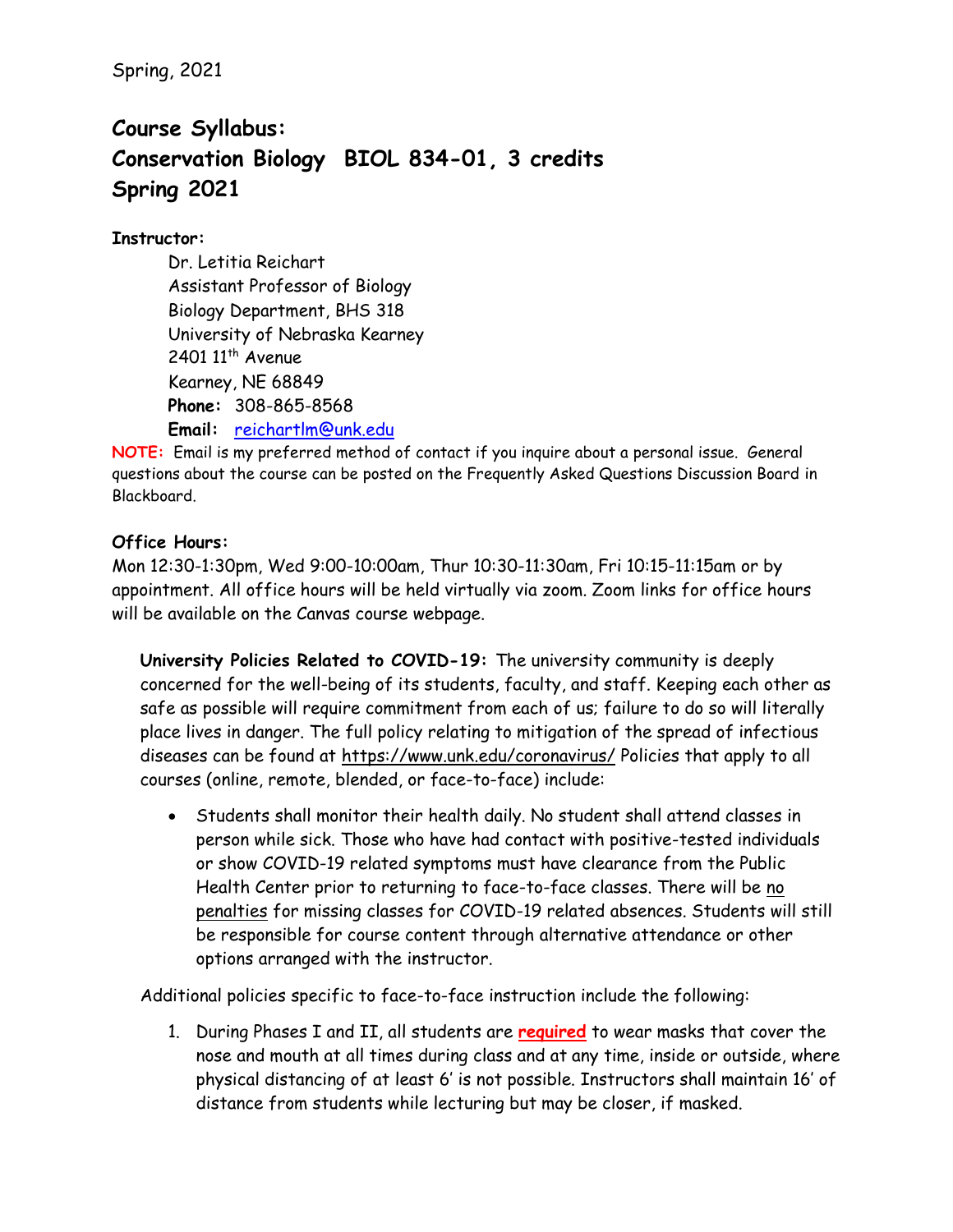Instructors have the authority to direct students who refuse to wear masks to leave the classroom. Students who have medical issues that make masks inadvisable should contact Disability Services for Students at 308-865-8214 to request an exemption.

- 2. Students shall not arrive for class more than 5 minutes before the scheduled start time for the course. Instructors shall dismiss students promptly at the end time and all shall leave the classroom promptly. Students who have questions should use office hours rather than before/after class times.
- 3. Instructors and students should clean their desks prior to class. Cleaning materials will be provided.
- 4. Additional requirements for Phase III, for specialty courses such as labs or performing arts, or for experiential learning are detailed below.
	- a. For BIOL 834: During Phase III, students are **required** to wear masks that cover the nose and mouth at all times during class. This will continue until Dr. Reichart deems it safe to not wear masks.

Questions regarding COVID-19 should be directed to the Public Health Center [unkhealth@unk.edu](mailto:unkhealth@unk.edu) or 308-865-8254. Questions regarding the COVID-19 academic policy should be directed to Sr. Vice Chancellor Bicak at [bicakc@unk.edu.](mailto:bicakc@unk.edu) Questions regarding department specific requirements should be directed to the chair of the Biology department – Dr. Julie Shaffer, BHS 335, 308-865-8661, [shafferjj@unk.edu](mailto:shafferjj@unk.edu)

**The above directions must be followed by everyone for the health and safety of our University. Students who do not comply may face disciplinary action from the university.** Violations of any University or Campus Policy is a violation of the Student Code of Conduct.

**Course Description:** This course is a broad sampling of conservation biology, where we will discuss some of its fundamental biological and ecological principles. We will cover a variety of topics including: threats to biodiversity, environmental policy (with respect to threatened and endangered species), techniques used in studies of conservation biology (e.g., methods of habitat restoration and conservation genetics), and discuss current issues in conservation biology. Assigned readings from the textbook and from the scientific literature, exams, inquiry based activities/assignments, and online discussions will be used to explore these topics. Plan to spend several hours each week on reading, writing, and responding to topic discussions.

## **Course Objectives:**

1). Gain familiarity with concepts in conservation biology and identify a variety of tools used by conservation biologists

2). Examine and discuss research regarding threats to biodiversity and methods of detecting threats to biodiversity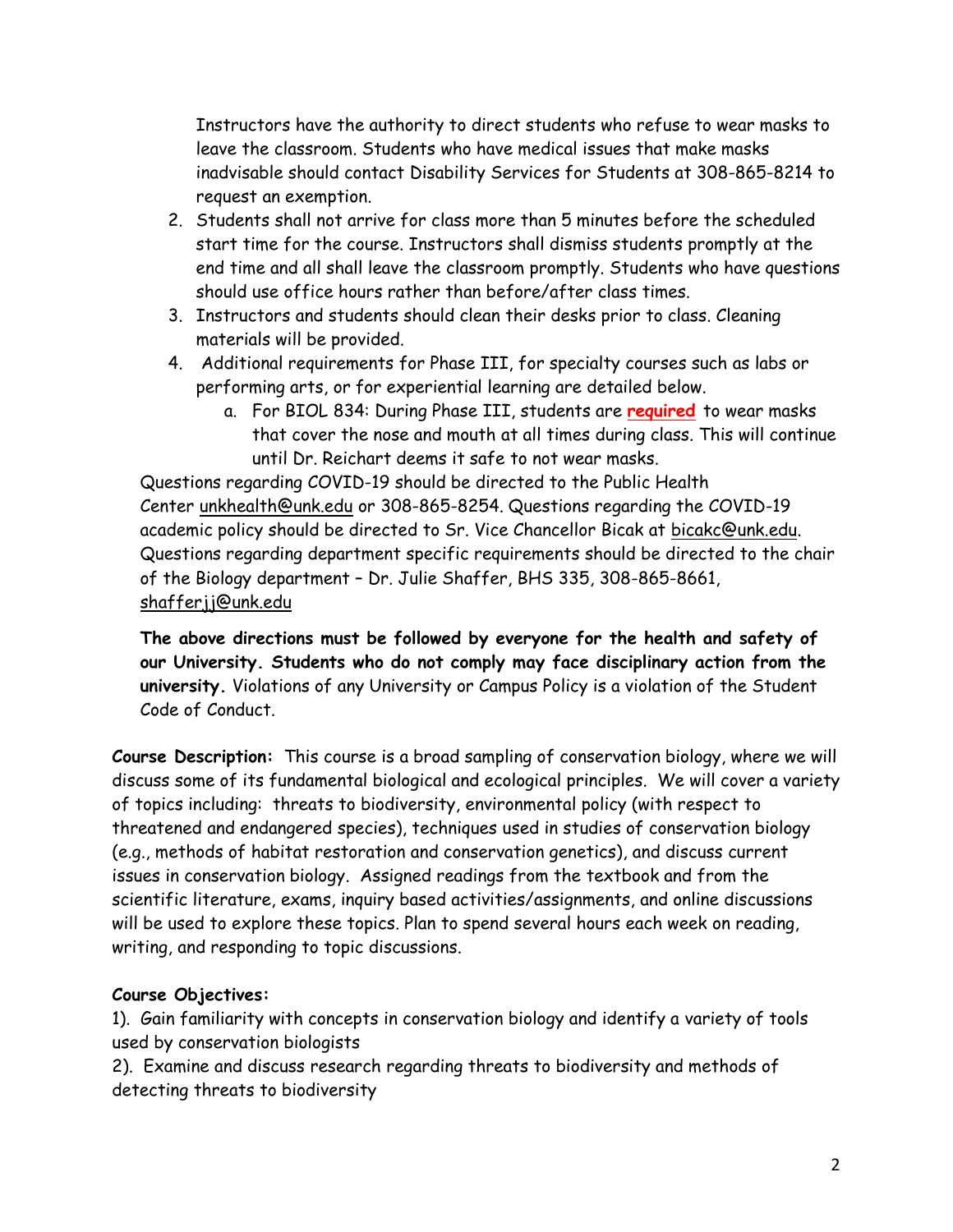3). Determine various approaches to solving conservation problems and identify pros and cons for each approach

4) Gain hands on experience using some conservation biology tools

**Instructor Role:** As your instructor I will provide feedback to students in two ways. First, I will participate in directing online class discussions by providing background information where appropriate, providing initial topics for discussion, reading/listening to comments posted by students, and providing clarification or summary information for student comments. In addition I will likely comment on individual student posts, but I may not comment on every single post for every student. Any comments or observations I post will be made available to all students via the general discussion board, unless they concern a personal matter. I will respond to every email sent from student UNK lopermail accounts, you can expect a response to your emails within 24 hours of sending, Monday-Friday. However emails sent on the weekends (or late on Friday) will not be seen until Monday morning.

## **Required Text & Equipment:**

- 1. Sher AA, Primack RB. 2020. *An Introduction to Conservation Biology*, Second Ed., Oxford University Press Inc., New York, NY, USA. ISBN 978-1-6053-5897-0
- 2. Webcam (e.g., built in to your personal computer or as an external plugin)

The required book can be purchased at The Antelope Bookstore [http://unk.bncollege.com/webapp/wcs/stores/servlet/BNCBHomePage?catalogId=10001&langId=-](http://unk.bncollege.com/webapp/wcs/stores/servlet/BNCBHomePage?catalogId=10001&langId=-1&storeId=87923) [1&storeId=87923](http://unk.bncollege.com/webapp/wcs/stores/servlet/BNCBHomePage?catalogId=10001&langId=-1&storeId=87923) or with your favorite online bookseller.

**Required Hardware/Software:** Students should refer to the following eCampus website to make sure you meet the minimum hardware/software and internet connection speed required by all UNK eCampus students.

eCampus requirements: [https://canvas.unk.edu/courses/25822/pages/minimum](https://canvas.unk.edu/courses/25822/pages/minimum-computer-requirements?module_item_id=525687)[computer-requirements?module\\_item\\_id=525687](https://canvas.unk.edu/courses/25822/pages/minimum-computer-requirements?module_item_id=525687)

NOTE: Microsoft Office Word is the only acceptable word processing software for this course (All other file formats are unacceptable for submitting online documents). This software is available for download with your Office365 account. Please go to the following link to learn more about getting setup with appropriate software.

[http://www.unk.edu/offices/its/instructional\\_technology/office365\\_unk\\_email/index.php](http://www.unk.edu/offices/its/instructional_technology/office365_unk_email/index.php)

**Academic Integrity:** UNK's Policy is the maintenance of academic honesty and integrity is a vital concern of the University community. Any student found in violation of the standards of academic honesty shall be subject to both academic and disciplinary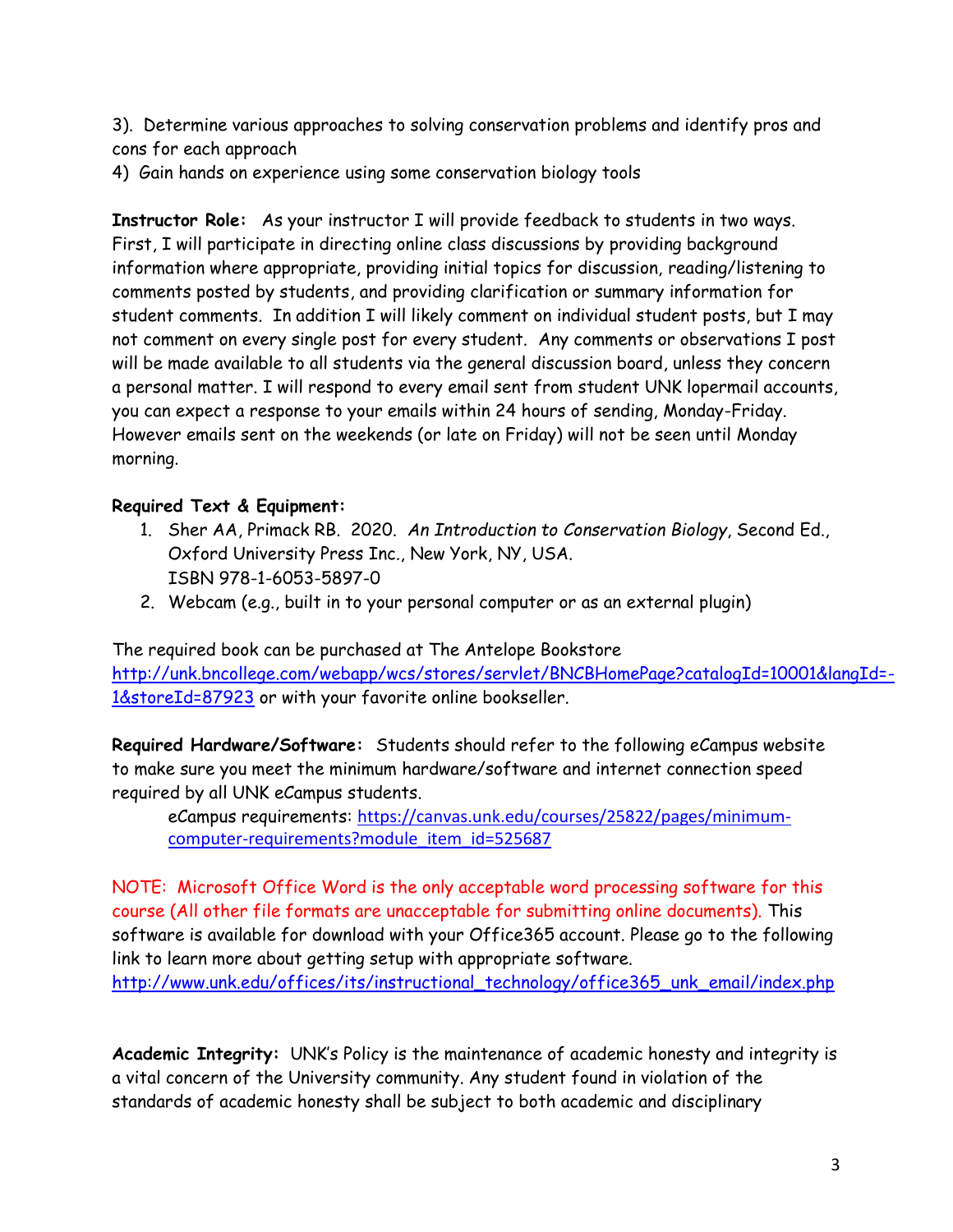sanctions. Academic dishonesty includes, but is not limited to, the following: Cheating, Fabrication and Falsification, Plagiarism, and Other Acts of Academic Dishonesty. You are expected to uphold the UNK standard of Student Conduct relating to Academic Integrity. You assume full responsibility for the content and integrity of the work you submit. Academic integrity will be strongly enforced in this course and plagiarism will not be tolerated. All assignments will be scanned through TurnitIn via Canvas. **Students who plagiarize any part of their writing assignments will fail this course.**

|   | Assignments                             | Points |
|---|-----------------------------------------|--------|
| 1 | <b>Personal Introduction</b>            | 10     |
| 2 | Group Topic Assignments                 |        |
|   | Topic                                   | 20     |
|   | Outline                                 | 30     |
|   | One-page Summary                        | 50     |
|   | Draft Presentation                      | 30     |
| 3 | Chapter Quizzes (11, 10pts each)        | 110    |
| 4 | Group Discussions (7 discussions, 10pts | 70     |
|   | each - 3 posts required)                |        |
| 5 | Essay Exams (2, 100pts each)            | 200    |
| 6 | Powerpoint Presentation - GroupTopic    | 100    |
| 7 | <b>Presentation Discussions</b>         | 20     |
| 8 | Peer Evaluation of Group Work           | 20     |
| 9 | Group Problem Sets (2, 50pts each)      | 100    |
|   | <b>Total Course Points</b>              | 760    |

**Grading System:** Grades will be determined according to the following scheme:

#### **Grading Scale:**

| 93 - 100 % = A 78 - 79 % = C+ 60 - 62 % = D-<br>90 - 92 % = A- 73 - 77 % = C 59% or less = F<br>88 - 89 % = B+ 70 - 72 % = C-<br>83 - 87 % = B 68 - 69 % = D+<br>$80 - 82$ % = B- $\big  63 - 67$ % = D |
|---------------------------------------------------------------------------------------------------------------------------------------------------------------------------------------------------------|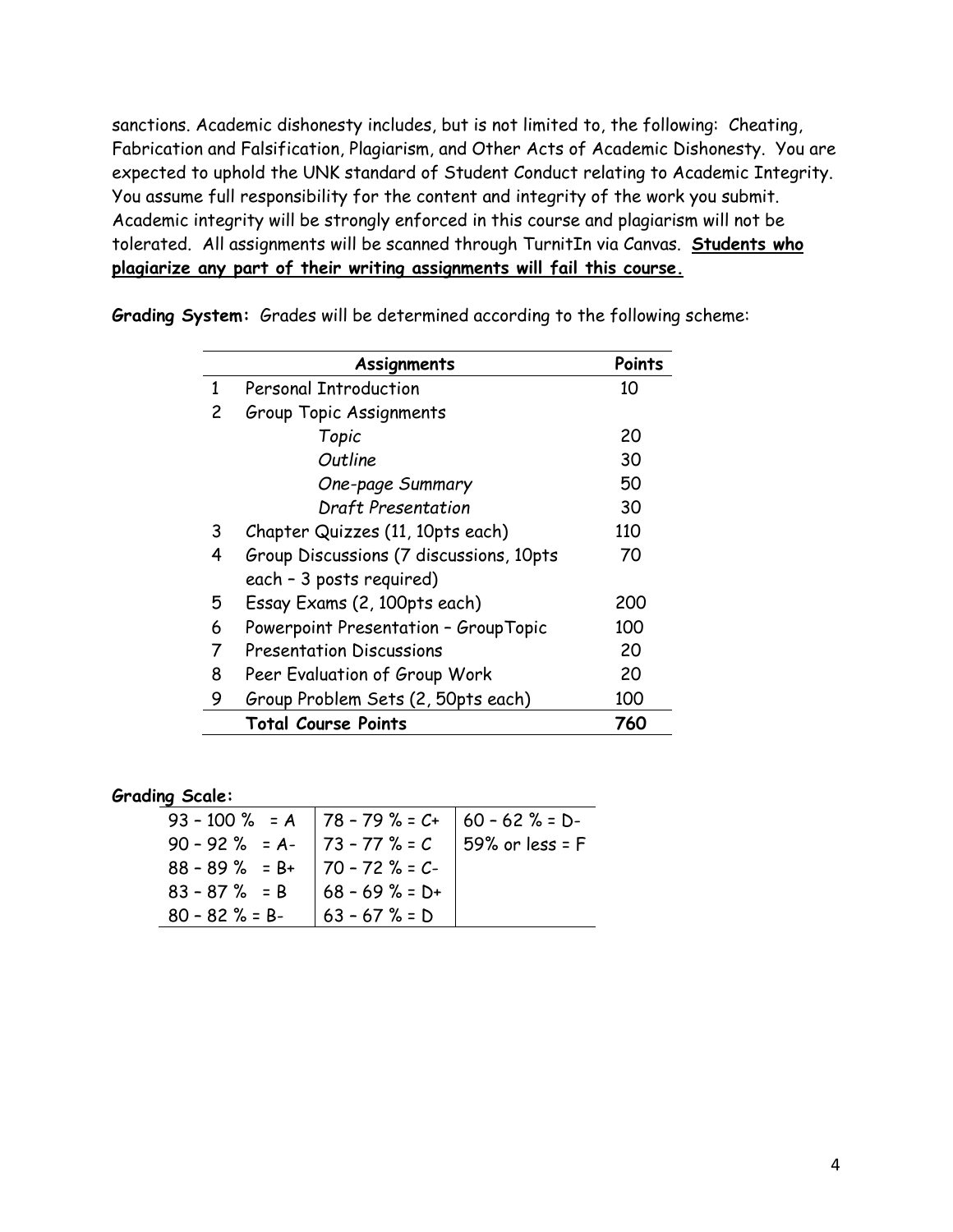#### **Students with Disabilities**

It is the policy of the University of Nebraska at Kearney to provide flexible and individualized reasonable accommodation to students with documented disabilities. To receive accommodation services for a disability, students must be registered with the UNK Disabilities Services for Students (DSS) office, 175 Memorial Student Affairs Building, 308-865-8214 or by email [unkdso@unk.edu](mailto:unkdso@unk.edu)

### **UNK Statement of Diversity & Inclusion:**

UNK stands in solidarity and unity with our students of color, our LatinX and international students, our LGBTQIA+ students and students from other marginalized groups in opposition to racism and prejudice in any form, wherever it may exist. It is the job of institutions of higher education, indeed their duty, to provide a haven for the safe and meaningful exchange of ideas and to support peaceful disagreement and discussion. In our classes, we strive to maintain a positive learning environment based upon open communication and mutual respect. UNK does not discriminate on the basis of race, color, national origin, age, religion, sex, gender, sexual orientation, disability or political affiliation. Respect for the diversity of our backgrounds and varied life experiences is essential to learning from our similarities as well as our differences. The following link provides resources and other information regarding

D&I: <https://www.unk.edu/about/equity-access-diversity.php>

#### **Students Who are Pregnant**

It is the policy of the University of Nebraska at Kearney to provide flexible and individualized reasonable accommodation to students who are pregnant. To receive accommodation services due to pregnancy, students must contact Cindy Ference in Student Health, 308-865-8219. The following link provides information for students and faculty regarding pregnancy rights. [http://www.nwlc.org/resource/pregnant-and](https://urldefense.proofpoint.com/v2/url?u=http-3A__www.nwlc.org_resource_pregnant-2Dand-2Dparenting-2Dstudents-2Drights-2Dfaqs-2Dcollege-2Dand-2Dgraduate-2Dstudents&d=DwMFAg&c=Cu5g146wZdoqVuKpTNsYHeFX_rg6kWhlkLF8Eft-wwo&r=BJkIhAaMtWY7PlqIhIOyVw&m=RgBL3s2VNHfvD5ReMK2q_PhwYU8dbEt1vxs1BO4WkpQ&s=MmB91XAzaW-E7UPMXPGx9tWJQbTWJYyYzM8gLjhEzQ0&e=)[parenting-students-rights-faqs-college-and-graduate-students](https://urldefense.proofpoint.com/v2/url?u=http-3A__www.nwlc.org_resource_pregnant-2Dand-2Dparenting-2Dstudents-2Drights-2Dfaqs-2Dcollege-2Dand-2Dgraduate-2Dstudents&d=DwMFAg&c=Cu5g146wZdoqVuKpTNsYHeFX_rg6kWhlkLF8Eft-wwo&r=BJkIhAaMtWY7PlqIhIOyVw&m=RgBL3s2VNHfvD5ReMK2q_PhwYU8dbEt1vxs1BO4WkpQ&s=MmB91XAzaW-E7UPMXPGx9tWJQbTWJYyYzM8gLjhEzQ0&e=)

#### **Reporting Student Sexual Harassment, Sexual Violence or Sexual Assault**

Reporting allegations of rape, domestic violence, dating violence, sexual assault, sexual harassment, and stalking enables the University to promptly provide support to the impacted student(s), and to take appropriate action to prevent a recurrence of such sexual misconduct and protect the campus community. Confidentiality will be respected to the greatest degree possible. Any student who believes she or he may be the victim of sexual misconduct is encouraged to report to one or more of the following resources: **Local Domestic Violence, Sexual Assault Advocacy Agency** 308-237-2599; **Campus Police (or Security)** 308-865-8911; **Title IX Coordinator** 308-865-8655 Retaliation against the student making the report, whether by students or University employees, will not be tolerated.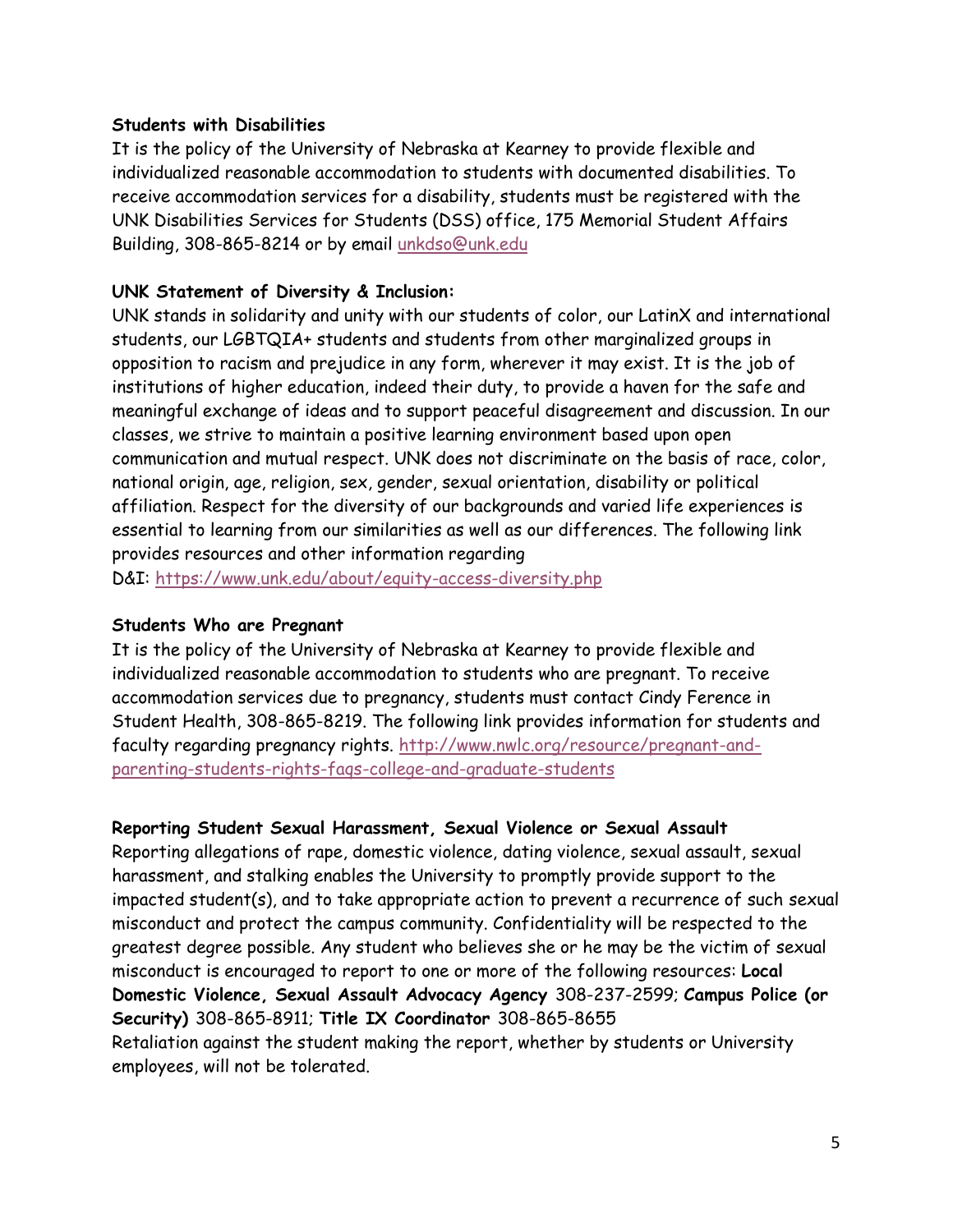If you have questions regarding the information in this email please contact **Mary Chinnock Petroski, Chief Compliance Officer [\(petroskimj@unk.edu](mailto:petroskimj@unk.edu) or phone 8400).**

**Veterans Services:** UNK works diligently to support UNK's military community by providing military and veteran students and families with resources and services to help them succeed. Veterans Services assists with the GI Bill process and acts as a liaison between the student and the Veterans Administration. If you need assistance or would like more information, please contact Lori Weed Skarka at 308-865-8520 or [unkveterans@unk.edu.](mailto:unkveterans@unk.edu)

**Class Schedule & Assignments:** A general class schedule and reading assignments can be found below. There will be two-three recorded video lectures each week for general lecture topics. I will also assign readings from the textbook and the primary literature to supplement lecture material. A discussion topic will be provided seven weeks that examines the general topic with respect to the reading from the primary literature. Exams will be essay and will cover topics discussed prior to the exam. The final two weeks of class will be focused on current topics presented by student groups. Presentation viewing and discussion will be distributed evenly across the remaining two weeks of class. A detailed schedule will be posted on Canvas. Due dates must be followed and assignments are due by midnight CST on the date given, dates will be specified when the assignment is posted. For assignments turned in late, a penalty of 5 points per day will be deducted. NOTE: The instructor reserves the right to modify the class schedule and assignments if necessary; however, students will be informed of minor modifications via Canvas

### **Group topic assignment (Current Conservation Biology)**

announcements.

The field of conservation biology is vast, diverse, and encompasses a variety of topics, which results in a large number of publications each year. During the lecture/discussion part of this course I will introduce some of the basic concepts and basic background of conservation biology and will also cover a few areas in more depth, but it will not be possible to cover the entire scope of topics in this course. Therefore, the class will work together to write and present a series of topics to summarize key areas of research within the field. Students will first be randomly assigned to a group of two or three students, then as a group you will choose a topic of interest from a list provided during the second week of class. Groups will prepare a short one-page summary of the topic via Google docs and include an appropriate paper from the primary scientific literature. Groups will also then prepare a short 8– 10 minute presentation, on the topic. During the last two weeks of class, students will be responsible for watching, commenting and discussing topics presented by the class.

To prepare the one-page summary and presentation, groups should read several key papers on your group's topic from the relevant literature (e.g., journals such as *Biodiversity and*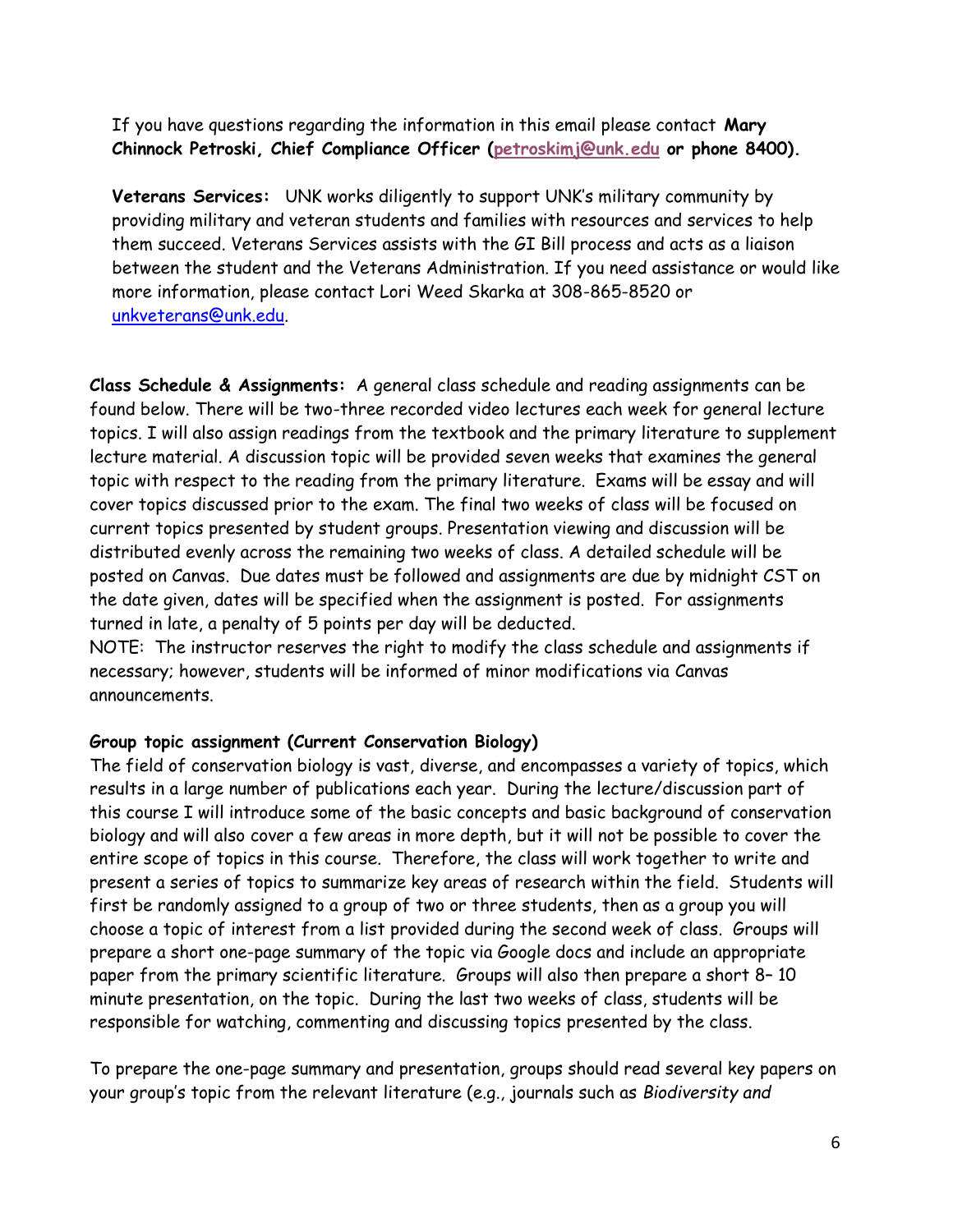*Conservation, Biological Conservation, BioScience, Conservation Biology, Conservation Letters, Ecological Applications, Trends in Ecology and Evolution, etc.*). Also, we will use Zoom to record group presentations then you will share the recorded file with me and I will post them on Canvas. During group topic presentations, we will use discussion boards to identify interesting points brought out by the presentations and written summaries provided by each group.

## **Group Problem Set Activities**

We will complete two problem sets during this course to demonstrate a few tools that can be used in conservation biology. These problem sets will be completed in assigned groups and we will work together to complete them.

**Expectations:** Students are expected to keep up with assigned course material and are responsible for checking announcements and assignments for each week. All grades will be based on participation and the quality of the assignment or discussion board post. For most discussion board posts, most all should be video recorded posts (2 min or less), content should be a critical evaluation of the topic we discuss and should not be a brief thoughtless response, such as "this was a really cool study," OR "I agree with the other members of the group," etc. I expect students to spend time thinking about ideas, providing quality comments and/or posing articulate questions for each discussion topic. Most weeks will require two or more discussion posts per student. I **will not require** all discussion board posts to have comments with citations; however, I expect students will be able to use information gleaned from lectures or assigned primary literature to provide appropriately detailed comments.

In addition, I expect students to use appropriate language (e.g., profanity and derogatory comments are unacceptable), to respect differences in opinion, and to show evidence of knowledge on the subject matter (i.e., gleaned from assigned readings)

| Table 1. Conservation Biology Course Schedule |              |                        |                                   |                       |  |
|-----------------------------------------------|--------------|------------------------|-----------------------------------|-----------------------|--|
| Date                                          | Week         | Assignments            | <b>Discussion</b><br><b>Board</b> | Lecture Topics        |  |
|                                               |              | Personal Introduction; |                                   | Defining Conservation |  |
|                                               |              | Read Ch. 1;            |                                   | <b>Biology</b>        |  |
|                                               |              | <b>Read Primary</b>    |                                   |                       |  |
|                                               |              | Research article 1     |                                   |                       |  |
| Jan 25                                        | 1            | Ch. 1 Quiz             |                                   |                       |  |
|                                               |              | Read Ch. 2 & 3         |                                   | What is biodiversity? |  |
|                                               |              | Ch.2 & 3 Quizzes       |                                   | The Value of          |  |
|                                               |              | Group Work:            |                                   | Biodiversity: Part 1  |  |
|                                               |              | Quantifying            |                                   |                       |  |
| Feb 1                                         | $\mathsf{2}$ | Biodiversity & Current |                                   |                       |  |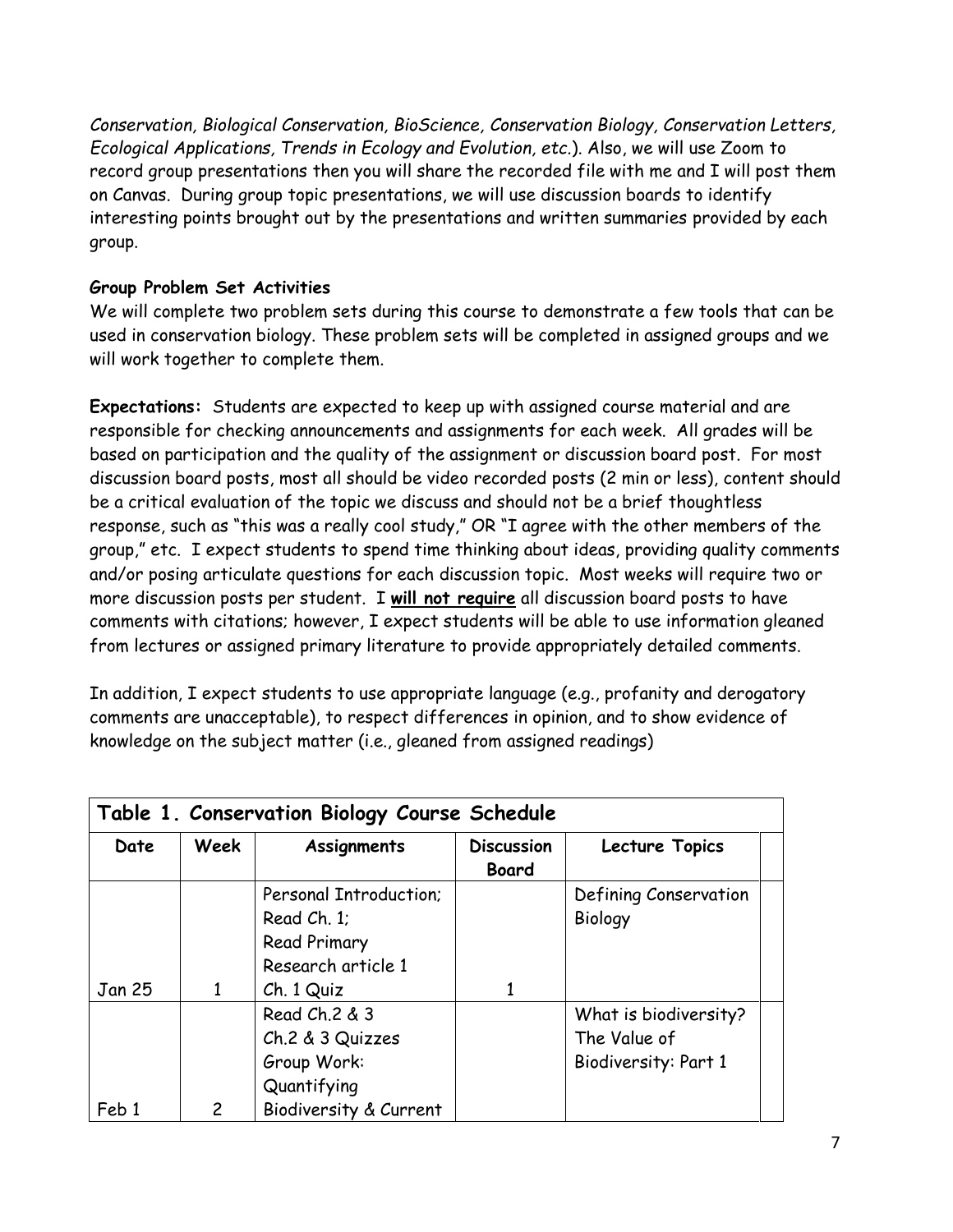|               |                | Topic List                                                                                                                        |                |                                                                                              |
|---------------|----------------|-----------------------------------------------------------------------------------------------------------------------------------|----------------|----------------------------------------------------------------------------------------------|
| Feb 8         | 3              | Read Ch. 4<br>Ch. 4 Quiz<br>Read Primary<br>Research article 2<br>Group Current Topics                                            | $\overline{c}$ | The Value of<br><b>Biodiversity Part II</b><br>Threats to<br>Biodiversity: Habitat<br>Change |
| Feb 15        | 4              | Read Ch. 5<br>Ch. 5 Quiz<br>Read Primary<br>Research article 2                                                                    | 3              | Climate Change &<br>Other Threats to<br>Biodiversity                                         |
| <b>Feb 22</b> | 5              | <b>EXAM 1</b>                                                                                                                     |                |                                                                                              |
| Mar 1         | 6              | Read Ch. 6<br>Ch. 6 Quiz<br>Read Primary<br>Research article 3                                                                    | 4              | <b>Extinction Risk</b>                                                                       |
| Mar 8         | $\overline{7}$ | Read Ch. 7<br>Ch. 7 Quiz<br>Group Work:<br>Population Viability<br>Analysis<br>Outline for Group<br>Current Topic<br>Presentation |                | Conserving<br>Populations & Species                                                          |
| <b>Mar 15</b> | 8              | Read Ch. 8 & 9<br>Ch. 8 & 9 Quizzes                                                                                               |                | <b>Establishing New</b><br>Populations & Ex Situ<br>Conservation;<br>Protected Areas         |
| Mar 22        |                | Read Ch. 10<br>Ch. 10 Quiz<br><b>Read Primary</b><br>Research Article 4                                                           | 5              | <b>Conservation Outside</b><br>Protected Areas                                               |
| <b>Mar 29</b> |                | Read Ch. 12<br>Ch. 12 Quiz<br><b>Read Primary</b><br>Research Article 5<br>Draft of Group<br>Current Topic<br>Presentation        | 6              | The Challenges of<br>Sustainable<br>Development                                              |
| April 5       |                | EXAM 2                                                                                                                            |                |                                                                                              |